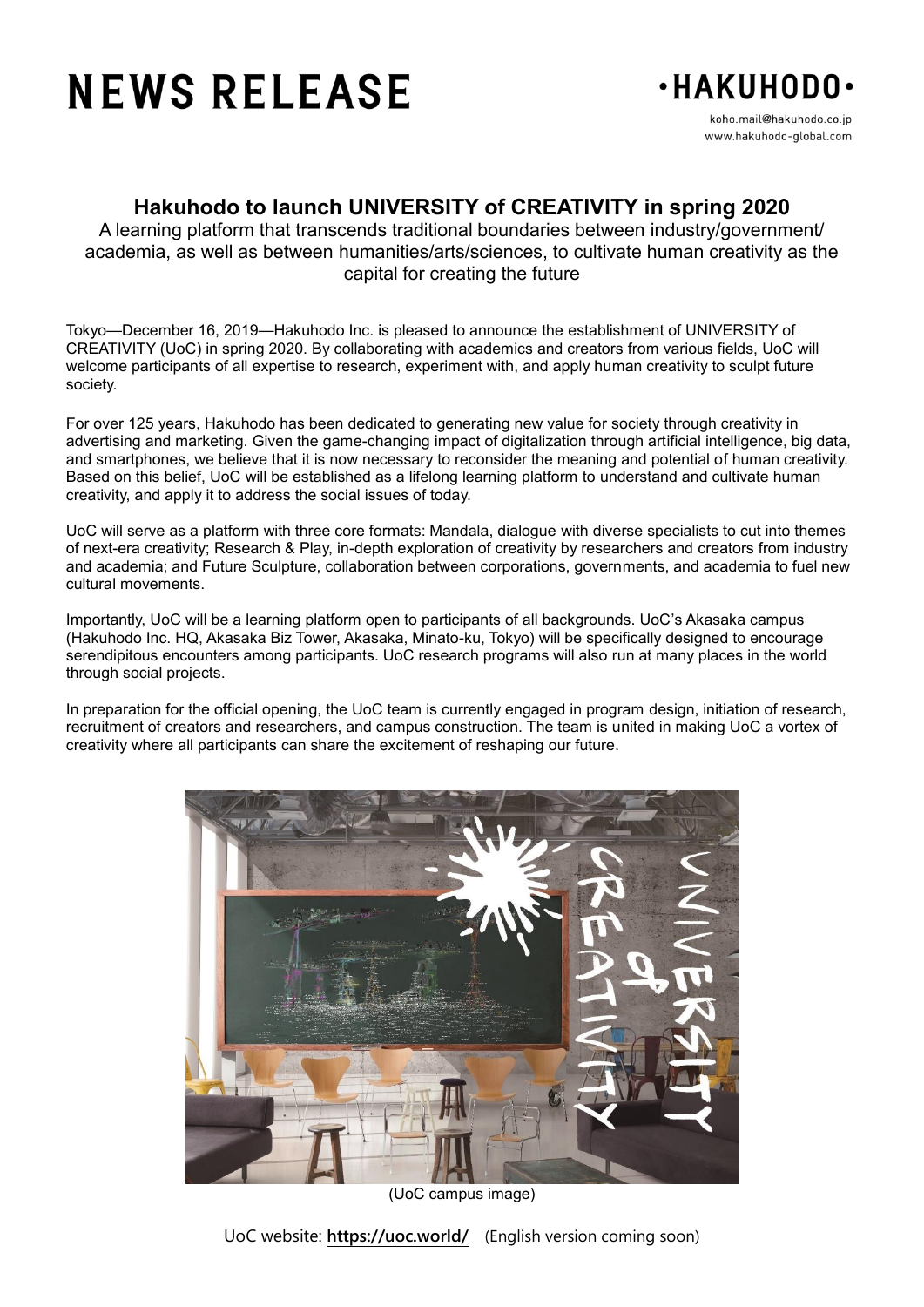## **Foreword to UNIVERSITY of CREATIVITY**

*What is left for humans in this computational world? I believe the answer is Creativity.*

*Creativity is a complex subject that has not yet lent itself to extensive research, due to its non-verbal and multidisciplinary nature. This is precisely what we will do at UNIVERSITY of CREATIVITY: holistic experimentation, discussion, and planning, to understand the undefinable beast that is Creativity.*

*Around the world, there are many outstanding universities of arts and design schools, but none of these institutions seem to focus on creativity as an asset to remodel the structure of our world. To accomplish this is one of our biggest challenges.*

*Of course, we are not vain enough to believe that creativity can be easily understood and quantified. But when we reframe creativity as a source of value creation inherent in every individual, surely creativity has the power to inspire all businesses, governments, local communities, and schools with new ideas. Creativity is a celebration of humanity and is fundamentally connected to the joy of living.*

#### "*We are all born creative."*

*This is my belief. What is impeding our creativity? Or, rather, how can we foster a more vibrant and beautiful society with creativity?*

*UoC will open next spring; first and foremost, I would like it to become a funky place full of people from diverse backgrounds. UoC will not be your usual university, with entrance examinations or graduation ceremonies. It will be an interesting mix of new collisions. Take a deep breath, and let's wake up the monsters in us.*

#### *Kentaro Ichiki*

*Leader, UNIVERSITY of CREATIVITY Project Team*



### **About Kentaro Ichiki**

**Leader, UNIVERSITY of CREATIVITY Project Team Senior Creative Director, Hakuhodo Inc. Founder, "WHERE ART and SCIENCE FALL IN LOVE" Laboratory Organizer, Fermentation Future Forum**

Kentaro Ichiki is Senior Creative Director at Hakuhodo, and Founder of the design lab, "WHERE ART and SCIENCE FALL IN LOVE," which forges new realms of creativity by converging scientists, engineers, programmers, architects, musicians,and artists.

As a creative director with expertise in growing corporate brands and government initiatives, his focus expanded to advancing social agendas with design thinking. Kentaro's projects include "Tokyo River Story", which redesigns the city's riverside culture as arteries for future urbanization

through collaboration among industry, academia, and government. He also leads the "Jozo (Fermentation) 2050" project, which advocates the construction of the "Silicon Valley of Japanese Cuisine" to evolve Japanese gastronomy scientifically and artistically with traditional food & sake brewers. As Editor in Chief, Kentaro crystallizes thoughts and designs in "WHERE ART and SCIENCE FALL IN LOVE" magazine, which is known as an avantgarde medium, uniting technology and emotion, and Japanese tradition and future.